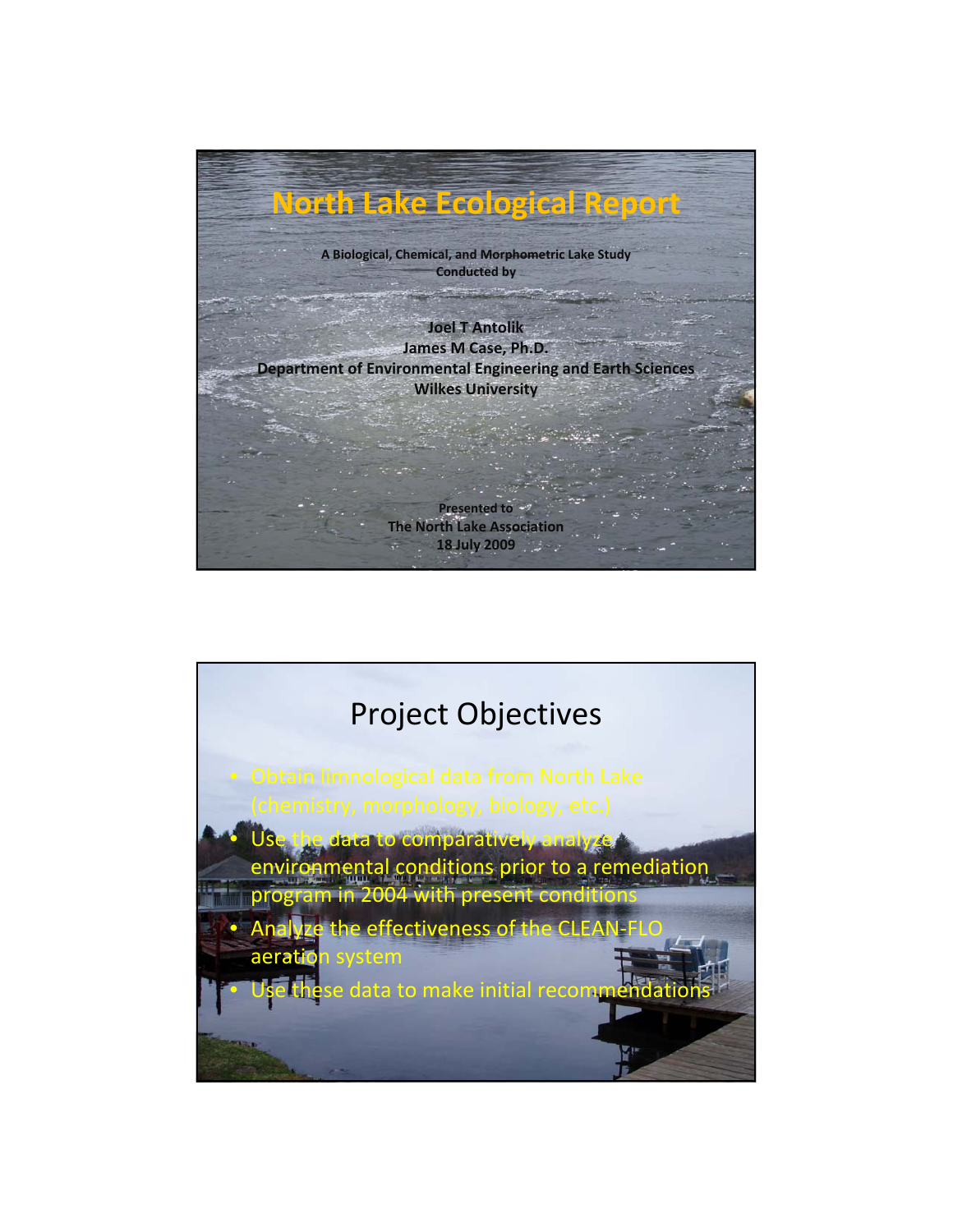## Geographic Setting/Geology

- Located in western Luzerne Co. ; Sweet Valley, PA
- Lake was formed by an ice gouge from the Illinoian and Wisconsin Ice sheets during the Pleistocene Epoch
- Lake age ~12,000 years



Map courtesy of: Google Earth

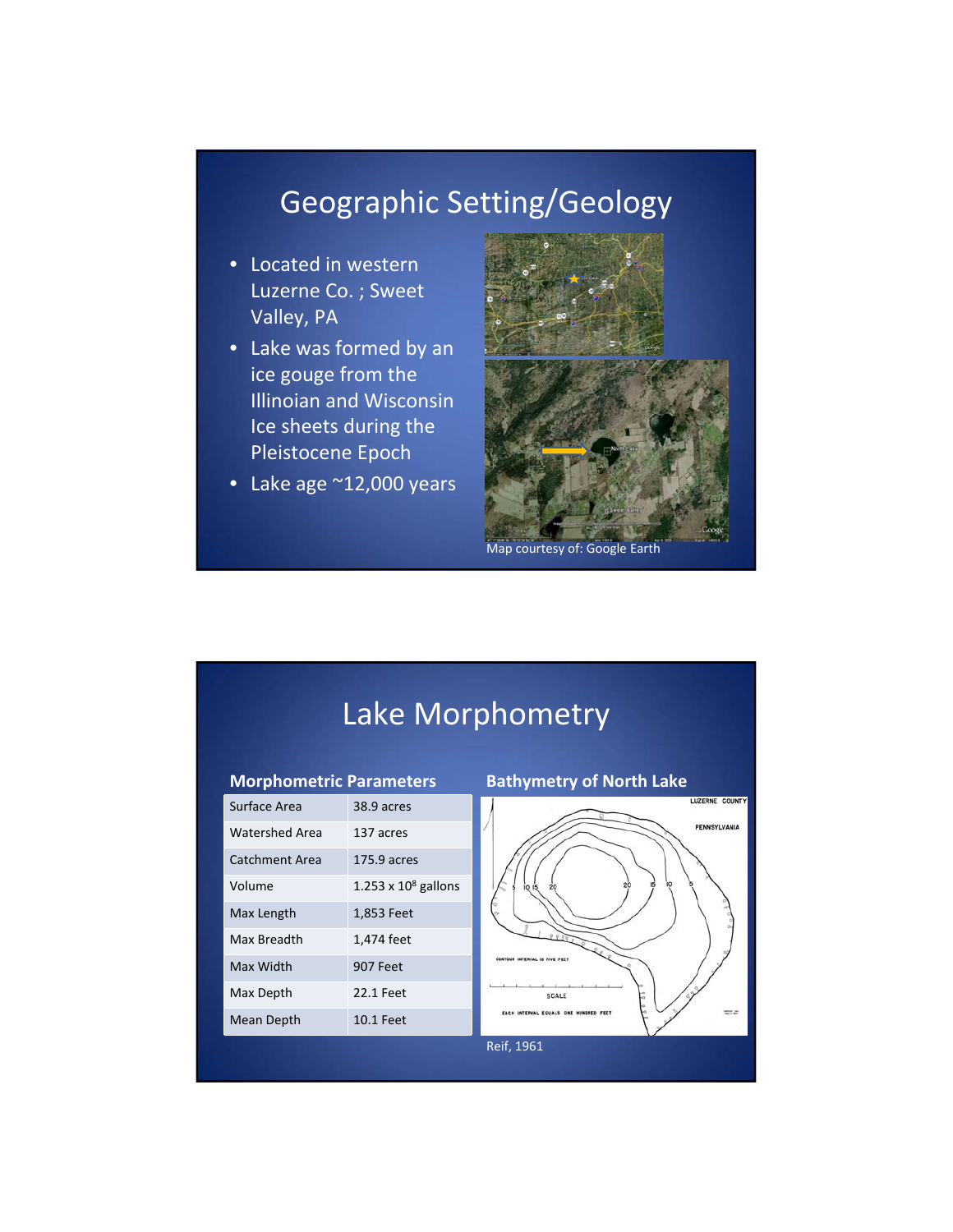### Prior Studies, History, and Background Information

- 1963: lake was "crystal clear;" ~90% of residency was seasonal; Indoor plumbing "unheard of"; 55 gallon drums sometimes received sewage wastewater.
- Mid 1970's lake began to show noticeable changes; large increase in seasonal residency
- 1978: Dr. C Houseknecht Wilkes College quotes "septic sewage main threat to lake"
- Rapid decline in aquatic life; large blooms of cyanobacteria (blue‐ green algae) start to appear
- North Lake proposed a sewage wastewater system but was turned down by the surrounding community
- 2001-2004: Association hired EcoScientific Solutions to manage lake; began CuSO<sub>4</sub> treatments/<br>CLEAN-FLO aeration system introduced and installed on lake bed.
- September 2008: Wilkes University Limnology Class Study

### Limnological Data

- **Temperature**
- Dissolved Oxygen
- pH
- **Turbidity**
- Light Transmissivity
- Phosphorus & Nitrogen
- Biology
- **Loss on Ignition**
- Theoretical Flush rate
- Bottom Sediment Core Sampling
- All measurements taken at Lake Station 1 (LS‐1)

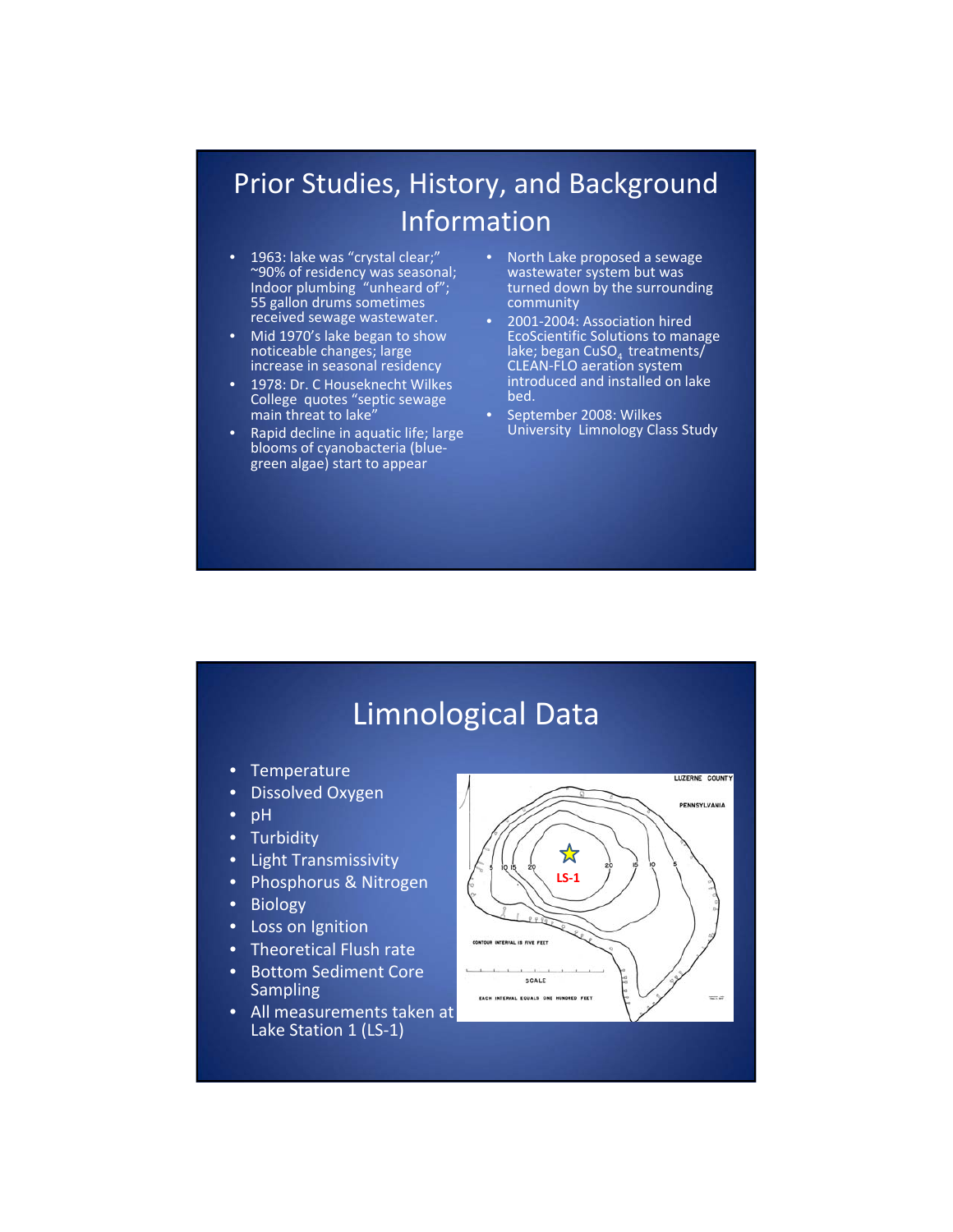#### Temperature

- Affects chemical, biological, and physical processes
- Increase in temperature decreases the dissolved oxygen
- Usually climate controlled, but humans can alter temperature such as the case at North Lake
- Spring and fall--uniform temperature profile throughout lake
- Area lakes usually stratify into 3 layers during summer/early fall‐‐Epilimnion, Thermocline, and Hypolimnion

#### Lake Stratification

- Epilimnion: warmest water and highest D.O. levels
- Thermocline: middle layer of water where a rapid decline in temp and D.O. is observed
- Hypolimnion: coldest layer and lowest, if any, D.O. levels **Image courtesy of: University of Wisconsin**

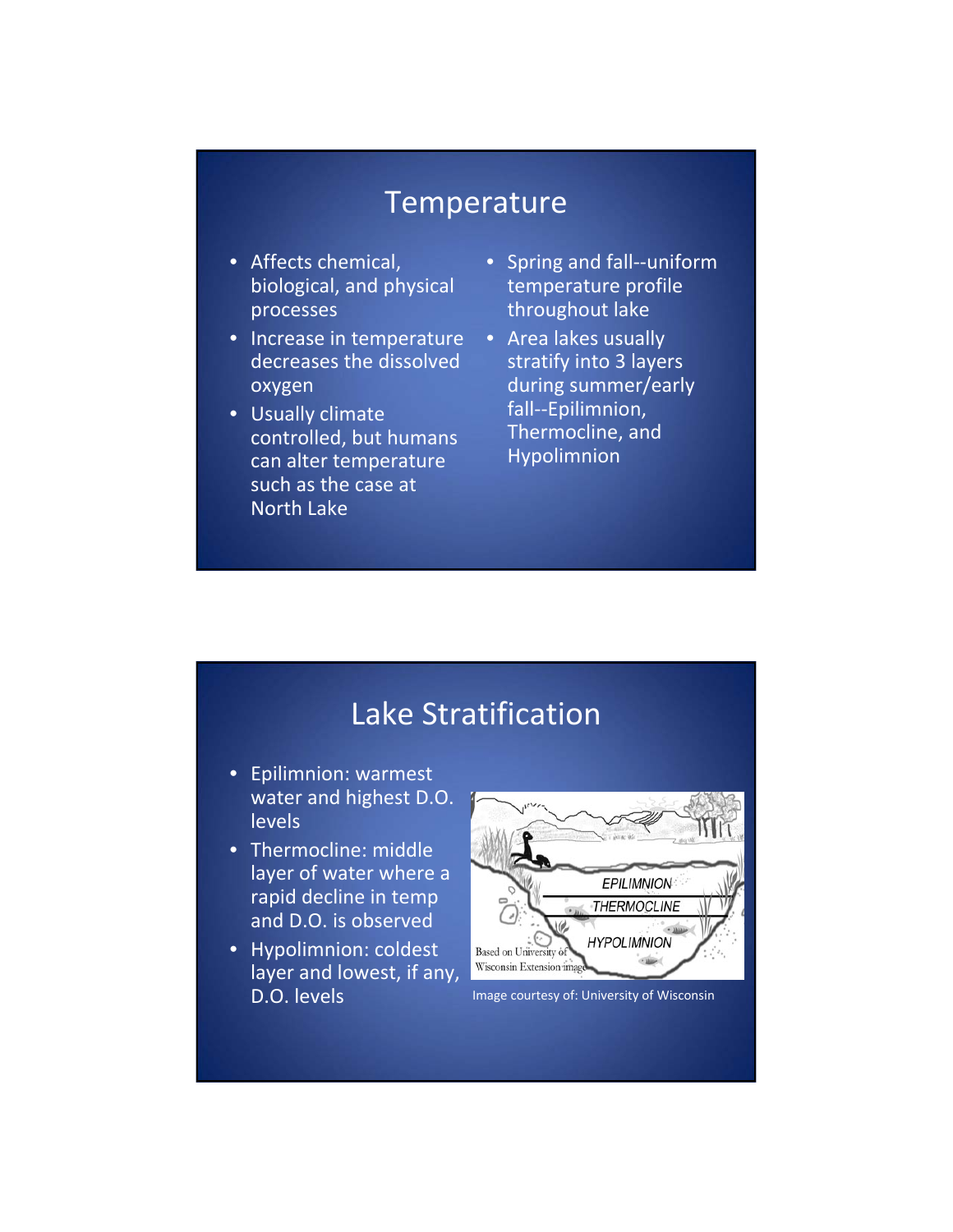# Lake Stratification (cont)

- In 1978 study, North Lake stratified
- Since introduction of diffusers, it has de‐ stratified
- This was expected and was a major objective of the system
- Temperature profiles are now consistent from top to bottom



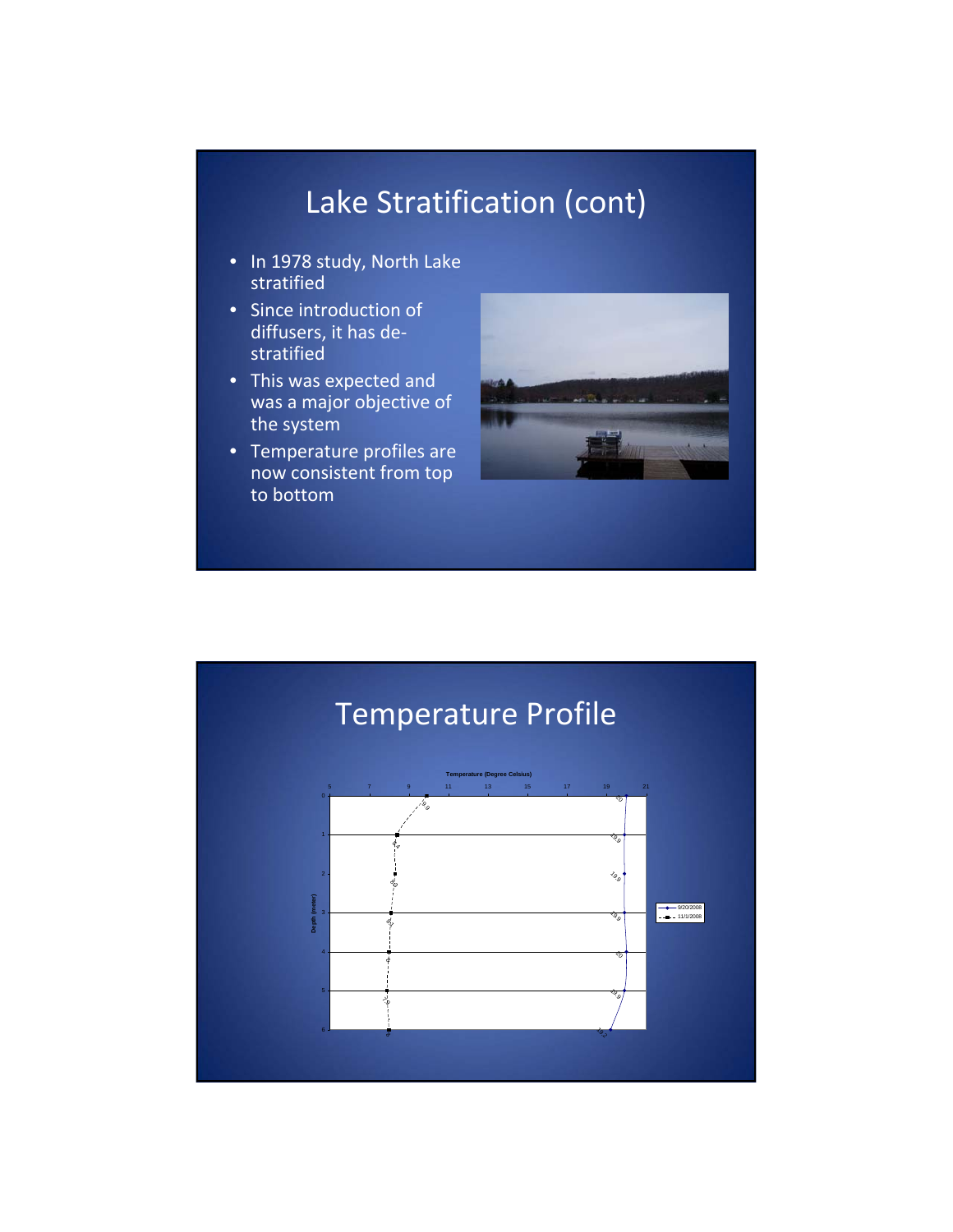## Dissolved Oxygen

- Temperature dependant (warmer water holds less D.O.)
- Photosynthesis and diffusion provide  $O<sub>2</sub>$ naturally
- Decomposition of organic matter, respiratory processes, and oxidation of inorganic wastes deplete it
- Important indicator of the "health" of lake
- Most organisms require minimum of 4 mg/L of D.O.
- North Lake is very well mixed and D.O levels remained high as expected
- However, some depths greater than 6m showed little, if any D.O. near bottom (anoxic conditions); CLEAN‐FLO system was supposed to add oxygen to all depths and rid bottom of reduced gases

# Dissolved Oxygen (cont)

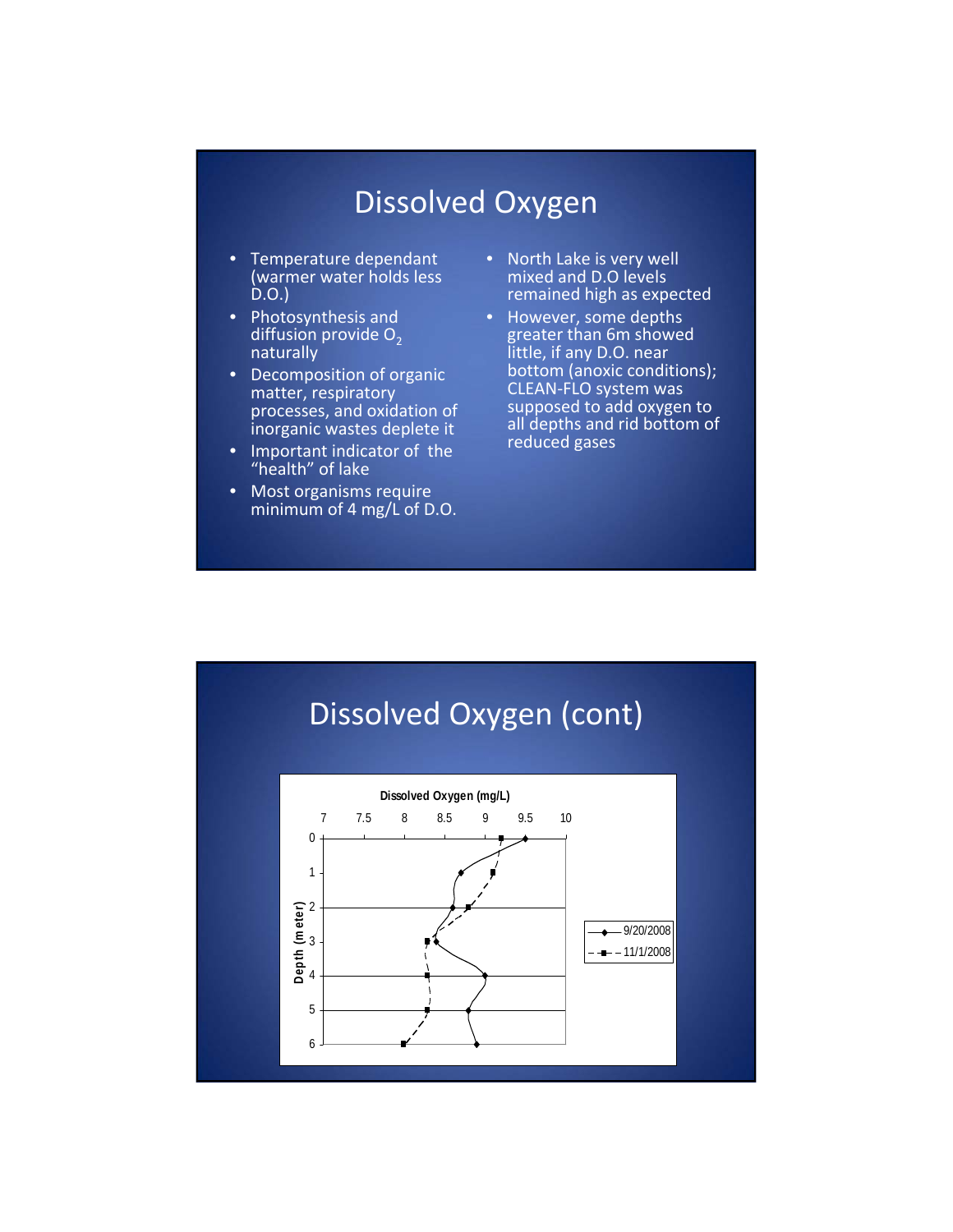## pH

- Logarithmic scale of 0‐14
- 7 is neutral (water)
- Major factor to chemical and biological processes
- North lake's pH was 6.74-<br>8.58; Average to slightly above average
- Above average results due to more sunshine aiding photosynthesis, hence, lake was taking in more CO $_2$



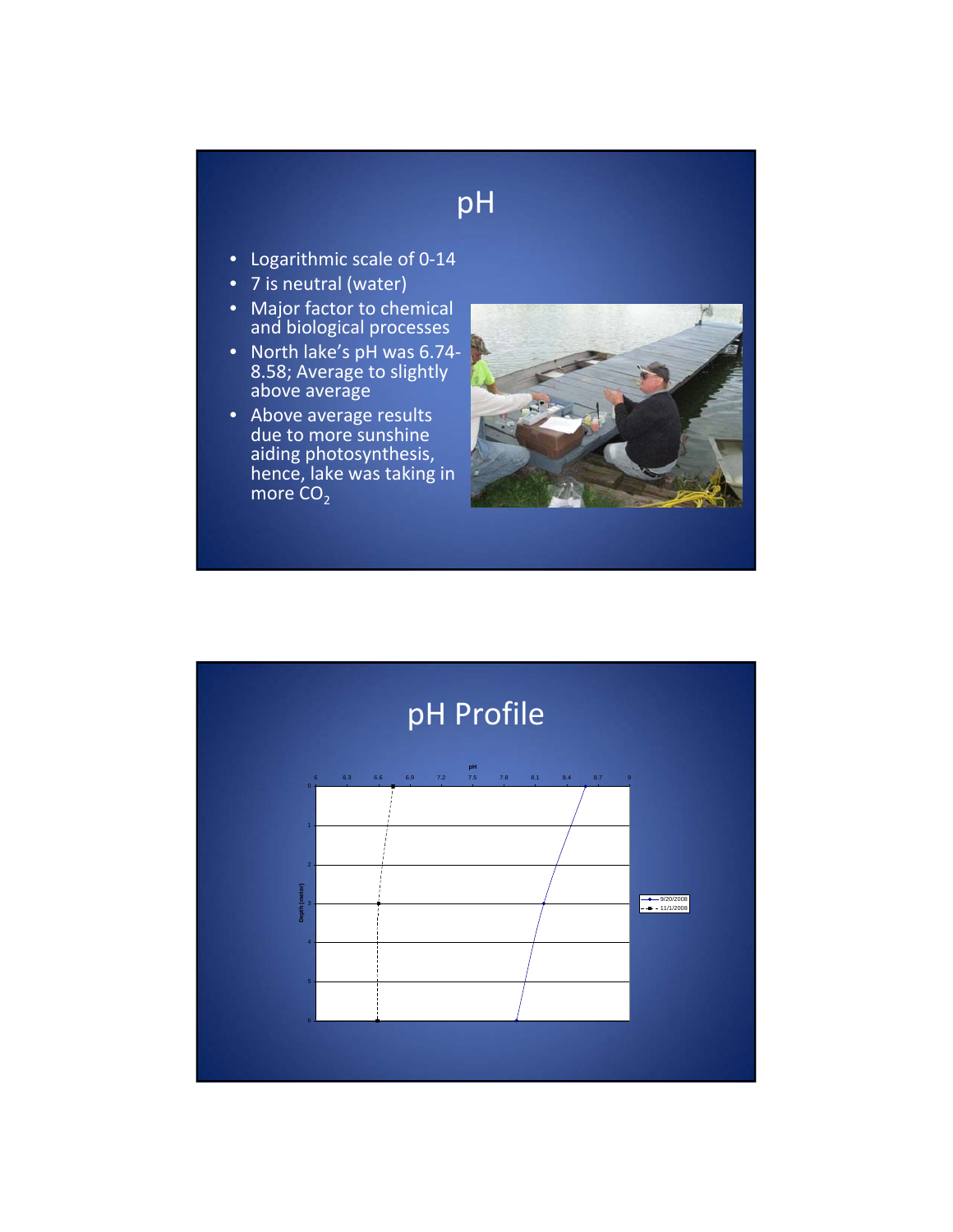## Turbidity and Secchi Disc

#### **Turbidity Meter**

- Provides measure of water clarity and particulate matter (PM)
- PM includes algae, sand, silt, mud and plant matter
- Average lake value 5 ntu
- North Lake measured extremely high values between 18 and 44 ntu's
- High values were caused by the excessive amount of algae

#### **Secchi Disc**

- Easiest for common lake user to understand
- 20cm black and white circular disk
- Lowered through water column until no longer visible and depth recorded



Secchi Disc

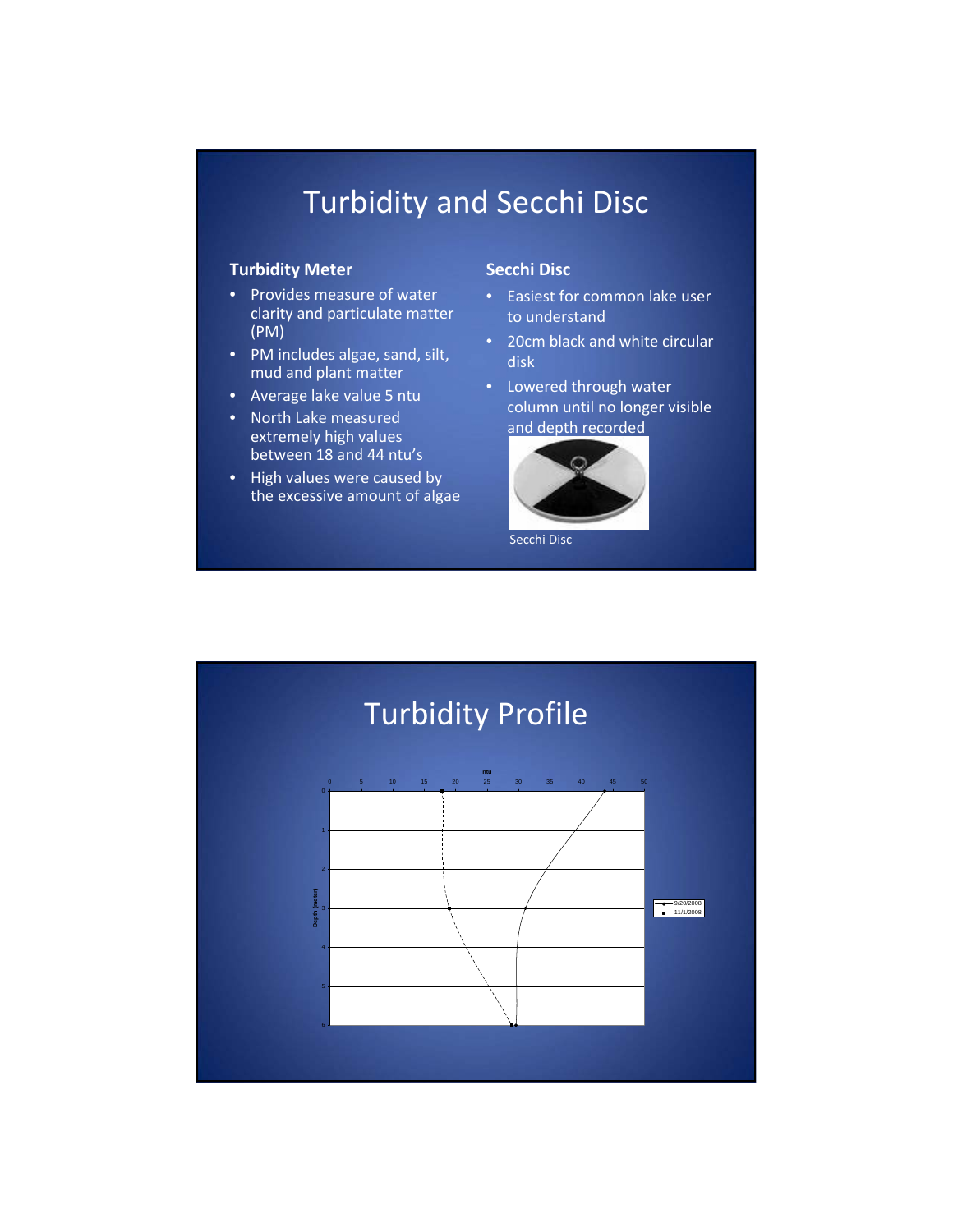# Light Transmissivity

- Indicator of water quality
- Measures how much light penetrates water column
- Essential for photosynthesis
- Light is scattered by algae and other suspended particles
- Light can reach depths of tens of meters deep in clear lakes
- Light in North Lake dramatically declined after just a few centimeters
- Due primarily to lake's cyanobacteria bloom present at sampling time



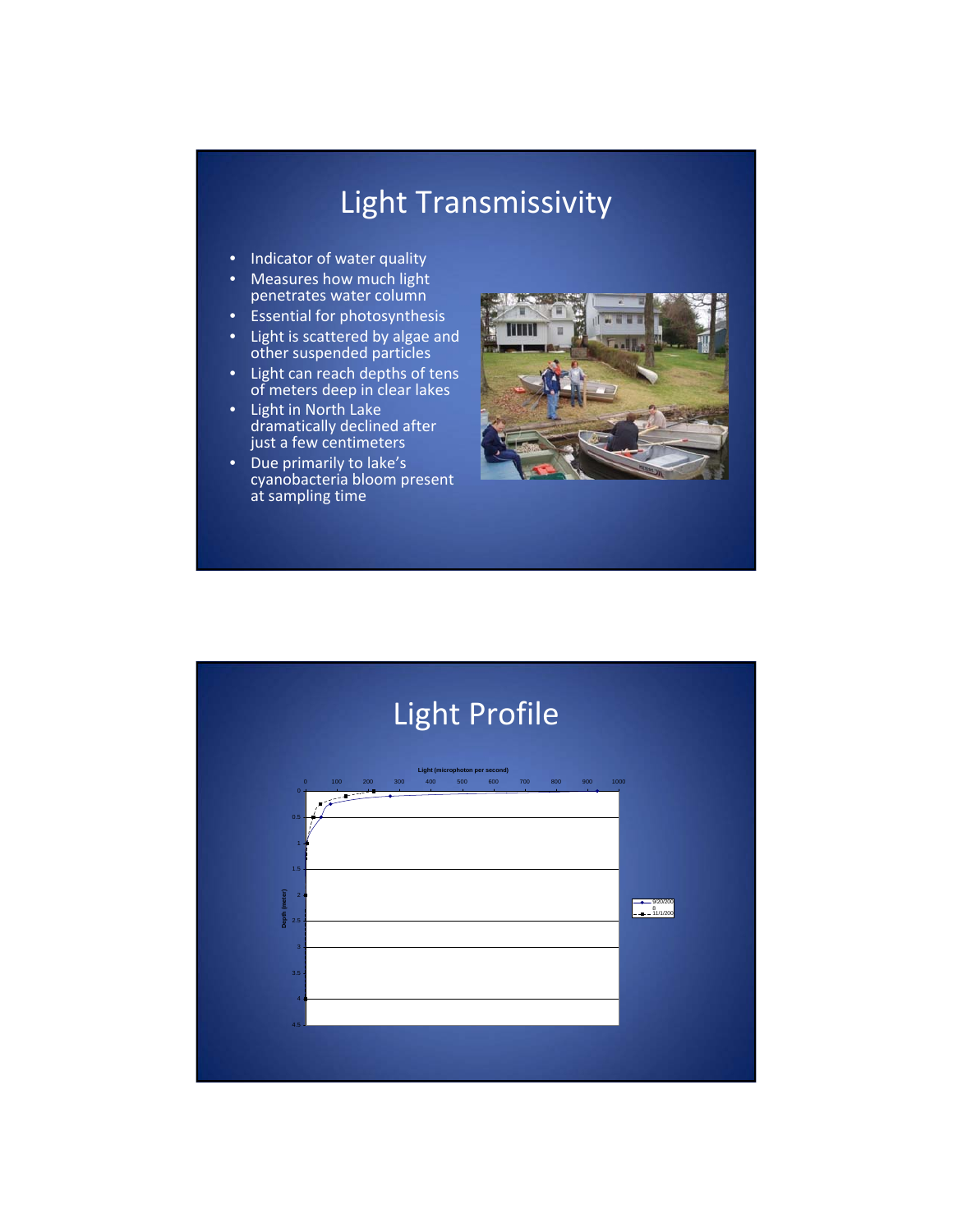### Phosphorus and Nitrogen

- Main "pollutants" of lake
- Major nutrients of algae and macrophytes
- External and Internal loading
	- External sources include septic leachate, sewer effluent, dish detergent (soaps), run‐off and precipitation
	- Internal loading from decomposition and sediments
- Nitrate/Nitrogen to total Phosphorus ratio (N:P)found to be 0.44. This low value suggests that the cause is from septic leachate

## **Phosphorus**

- Typically a limiting factor on algal production in freshwater lakes in this region
- Essential nutrient to all living species
- Normal range 0.01 to 0.03 mg/L
- Values below 0.01 indicate oligotrophic (nutrient poor) conditions; greater than 0.03 is eutrophic (nutrient rich), and in between, mesotrophic
- Oligotrophic, little productivity
- Mesotrophic, medium productivity
- Eutrophic, high productivity
- North Lake registered a high of 0.11 and mean value of 0.09 mg/L
- This is more than 3 times the expected phosphorus for a eutrophic lake
- North Lake is probably"Hyper-<br>Eutrophic", exhibiting excessive productivity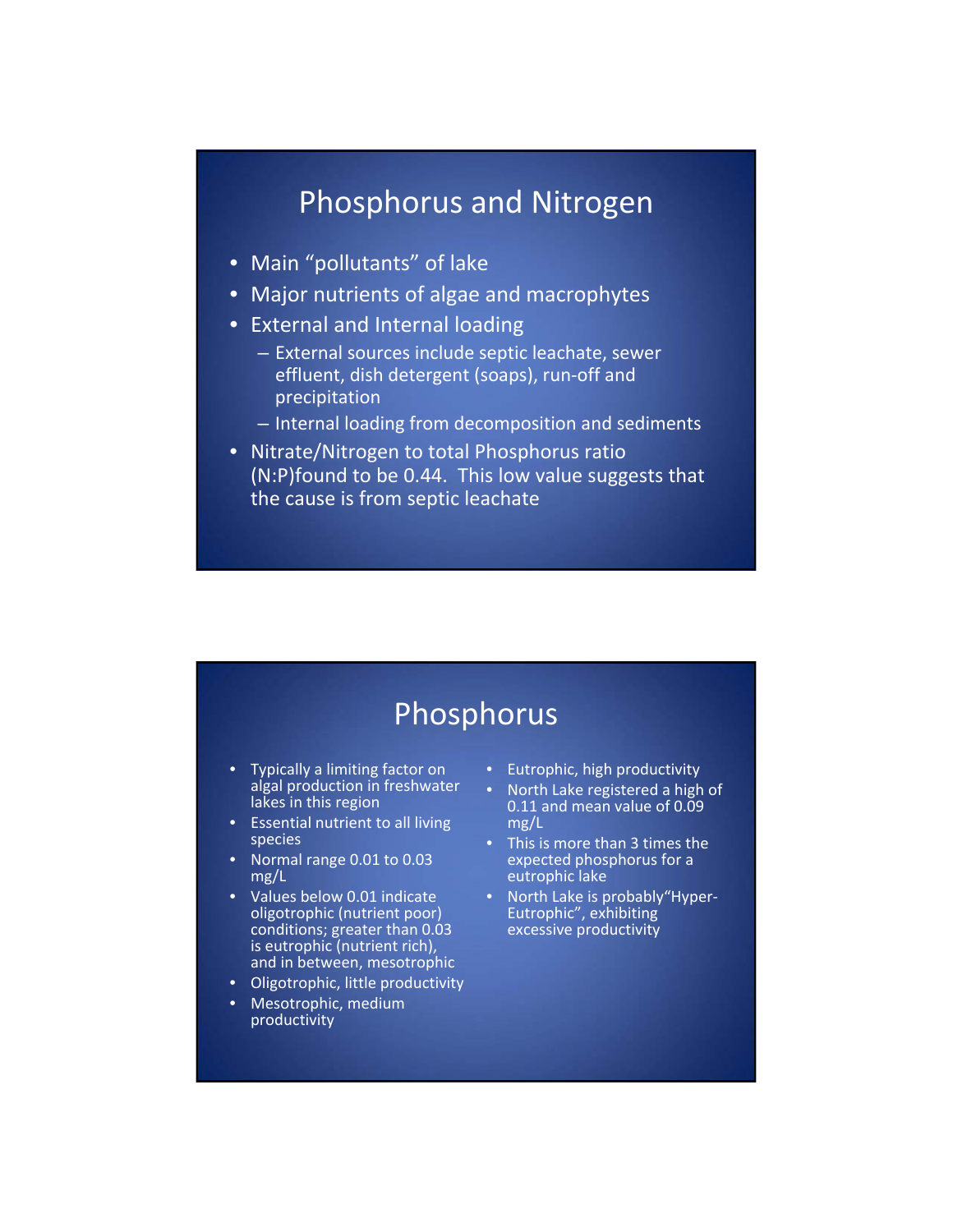## Nitrogen

- Nitrogen cycle is complex
- Nitrogen can exist as oxidized forms such as nitrate (NO<sub>3</sub> $^{\circ}$  ), nitrite (NO<sub>2</sub> $^{\circ}$  ), or reduced forms such as nitrite (NO<sub>2</sub><sup>-</sup>) and Ammonia  $(NH_3)$
- Ammonia is most commonly found near bottom
- The form of nitrogen depends upon dissolved oxygen concentrations

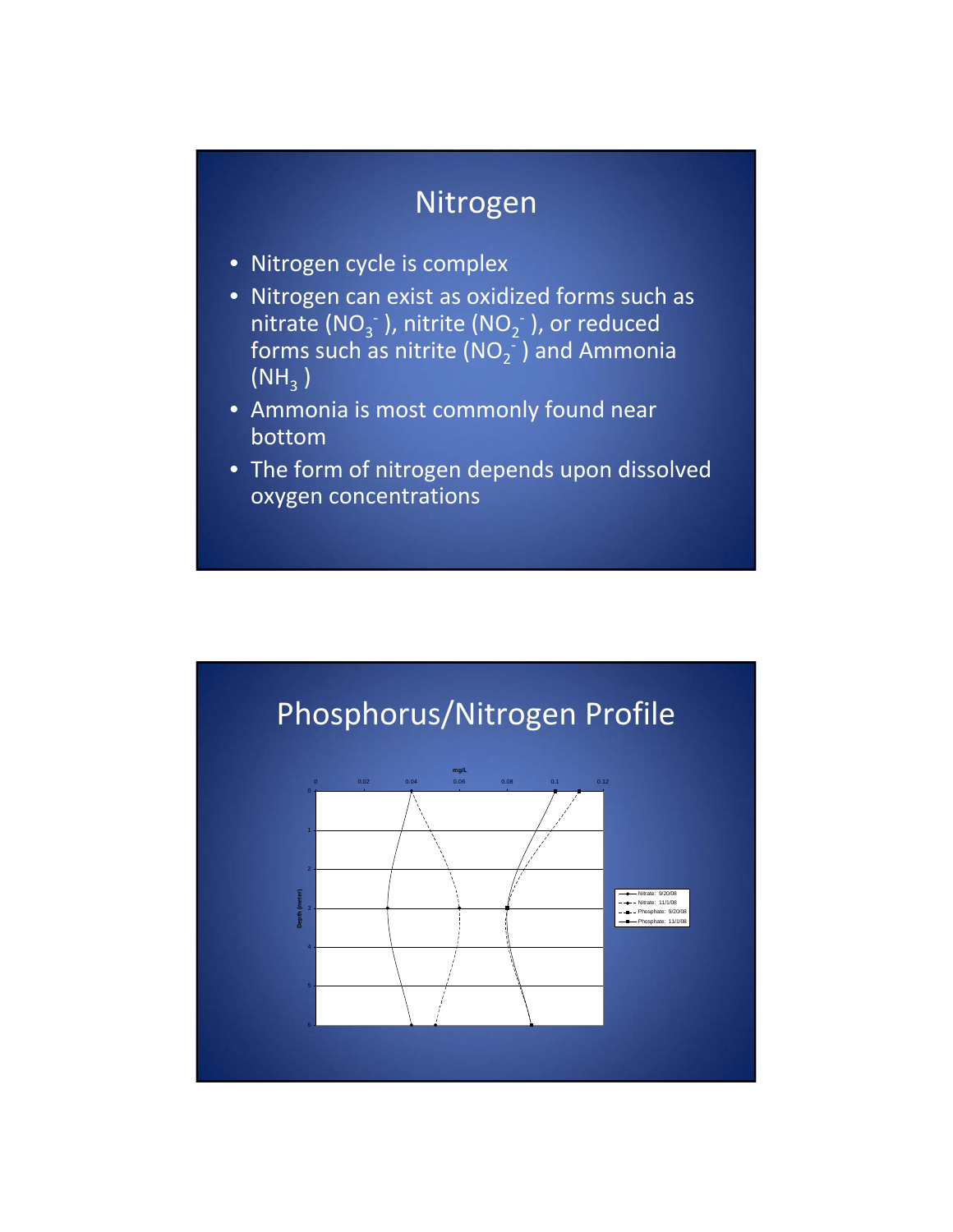## North Lake Biology

#### **Phytoplankton**

- Photosynthetic organisms that float freely
- Adapted for life of suspension
- Dependent upon wind and water currents for transportation
- Cyanobacteria (blue‐green algae) are in this group

#### **Zooplankton**

- "Animal‐like" organisms that exist in plankton community
- 4 major groups: protozoa, rotifers and 2 subclasses of Crustacea—Copepods and **Cladocerans**

## Phytoplankton

- Cyanobacteria: (Blue‐ Green Algae) *Anabaena* and *Microcystis* dominate at North Lake
- They are responsible for obnoxious green surface scums
- Their excessive presence is the result of abnormally high concentrations of P and N
- Generally not grazed upon by zooplankton<br>Schindler trap used for



collection of plankton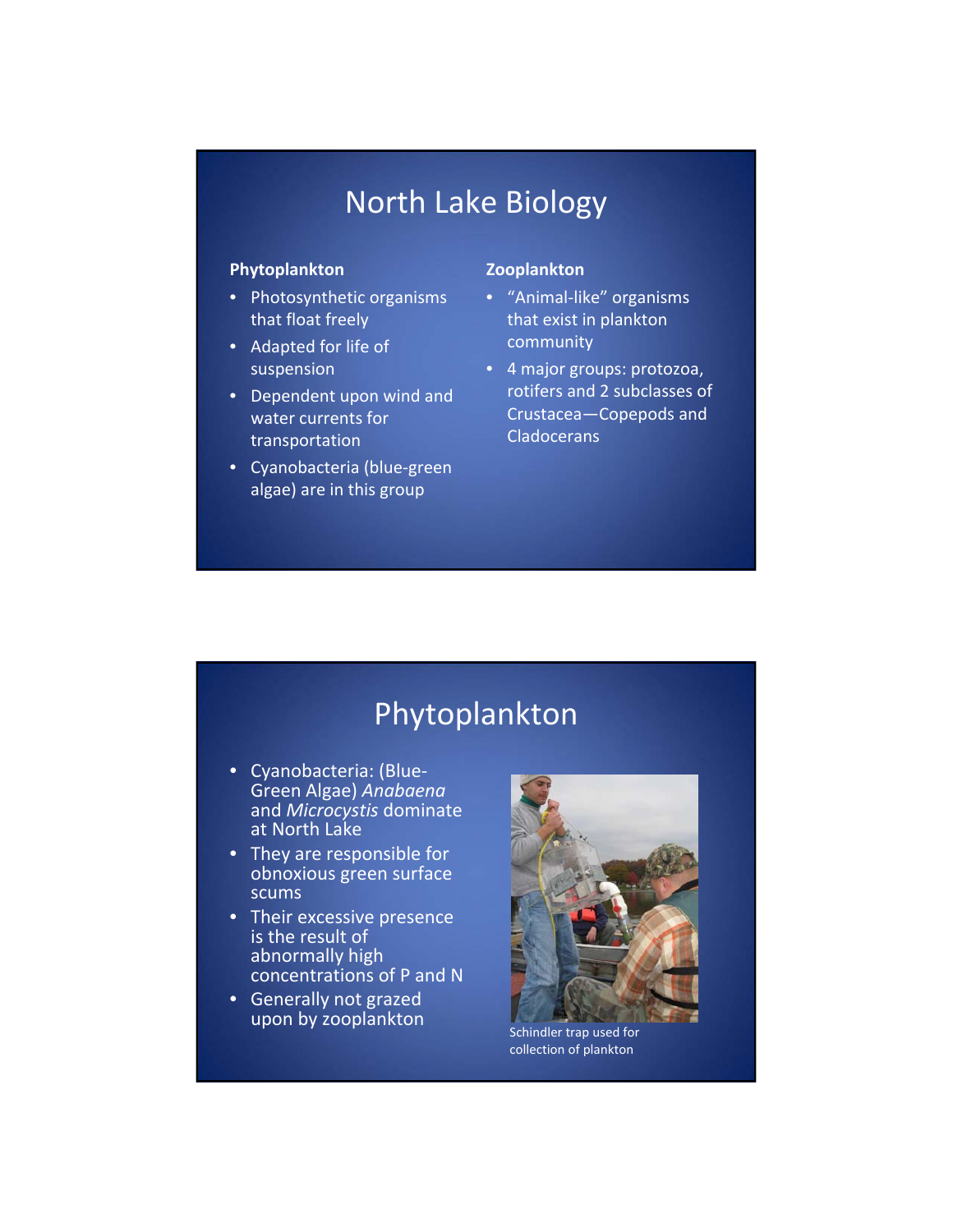### North Lake Biology

- 1978 study found 35 species of plankton compared to 2008 study of only 15 species of plankton
- This was a 43% loss of diversity!
- Cyanobacteria, or blue‐green algae was the dominant species in current study
- Cyanobacteria are the most undesirable form and responsible for obnoxious green surface scums, wind swept "green mats", and foul odors
- Highly adaptable species
- Can fixate its own N; therefore the overabundance of P provides a huge growth potential
- If P loads are reduced, cyanobacteria levels will drop
- *Microcystis* accounted for over 87% of the 15 species and is responsible for DEP's decision to close the lake recently
- Contains a toxin called microcystin which can cause numerous allergic reactions and health problems in humans and pets



## Zooplankton

- Animal‐like organisms
- Cladocerans dominant
- *Chydorus sphaericus*
- Small crustaceans commonly referred to as "water fleas"
- Feeds upon small algae and bacteria
- Does *not* feed upon toxic cyanobacteria
- Observed grazing phytoplankton, but excreting waste at high rate
- Did not appear to have noticeable impact on biomass



*Chydorus sphaericus*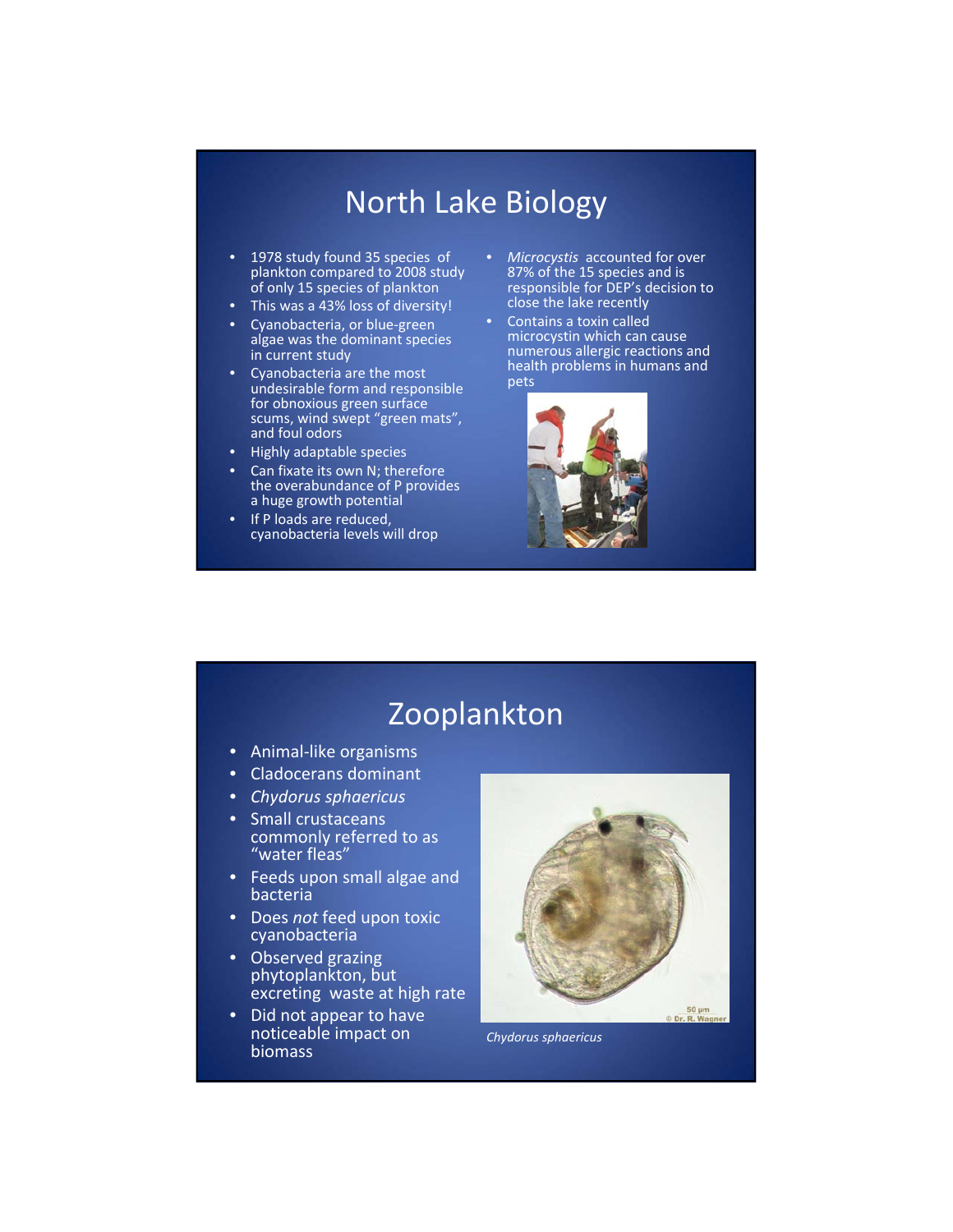

## Plankton Sampling

- Wisconsin Tow (vertical)
- Used to collect plankton samples of various sizes
- Consists of a fine mesh net which is volumetrically calibrated
- This can be used to calculate the lake's biomass density



Wisconsin net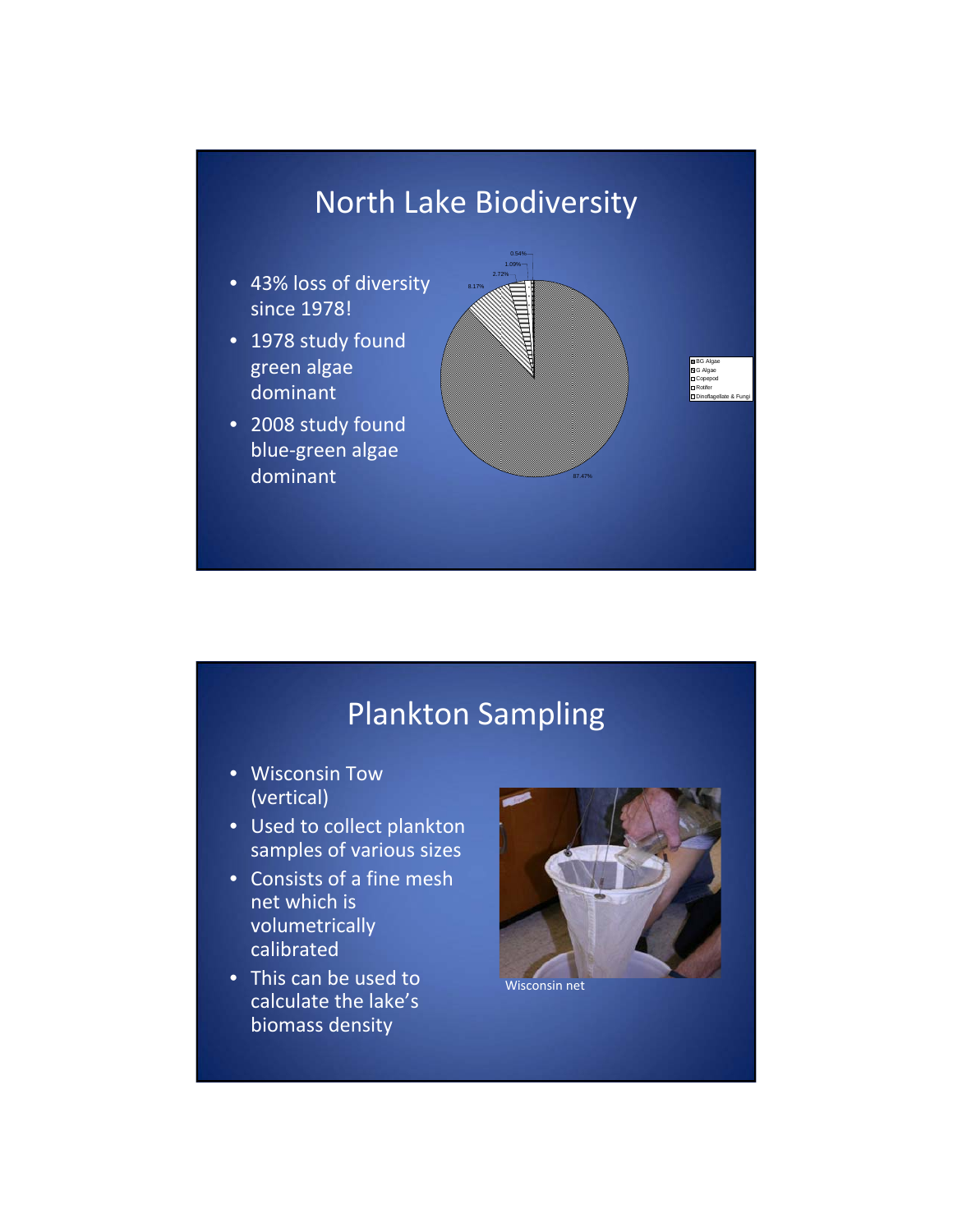## Bottom Sediments

- Accumulate lake's nutrients and acts as a repository
- Can add nutrients into water (internal loading)
- Can "date" the lake and reveal history of development
- D.O. meter revealed anoxic conditions present at water/sediment interface
- Core sample obtained and used for determining loss on ignition (LOI)



### Bottom Core Sampling

- Core sample taken at deepest point (22.1 ft)
- 63.5 cm L X 49 mm W
- Core was darker colored on top than bottom, suggesting increased amounts of organic matter introduced more recently in time
- LOI was conducted to verify this



North Lake's core sample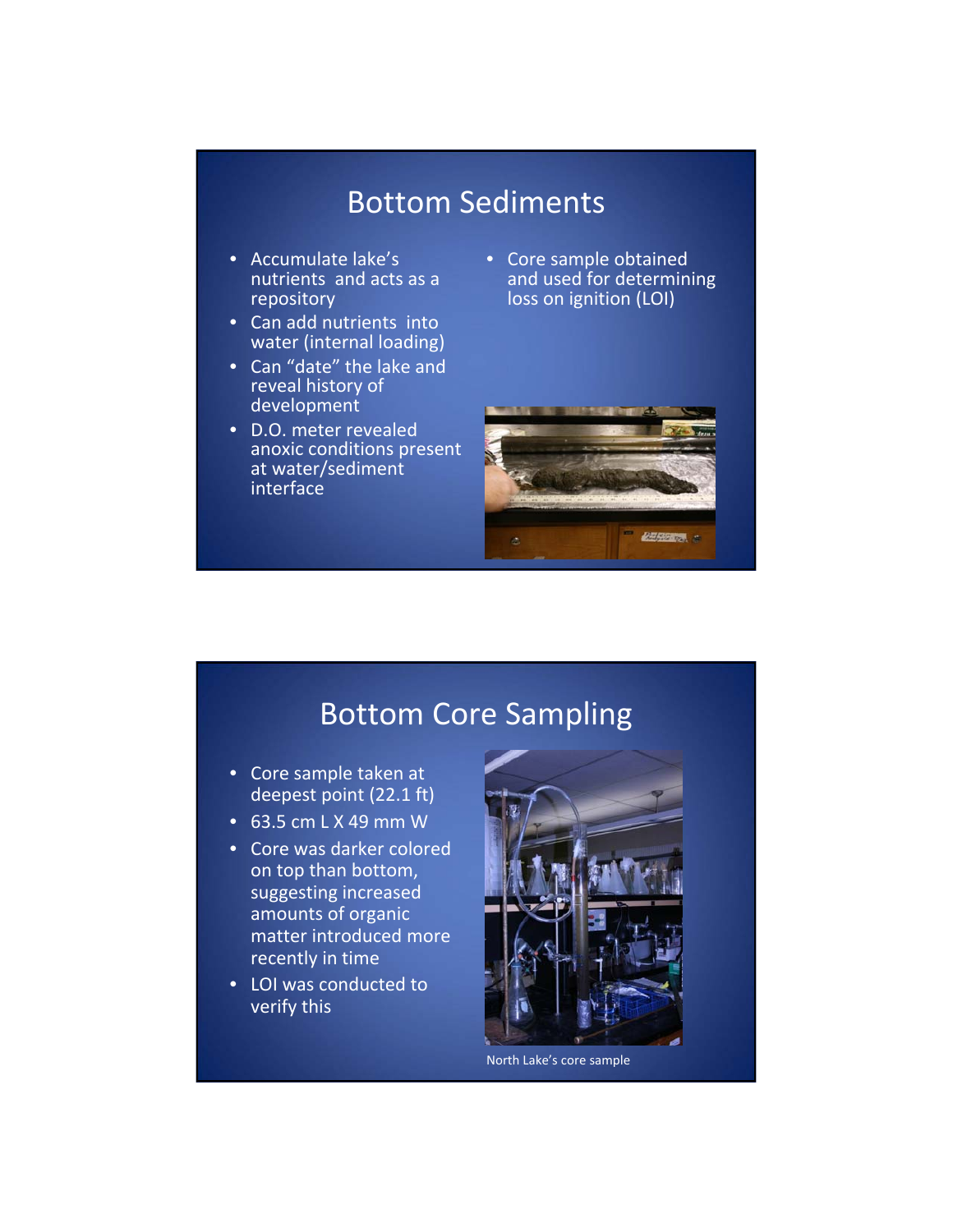# Bottom Core Sample (continued)



# Bottom Core Sample (continued)

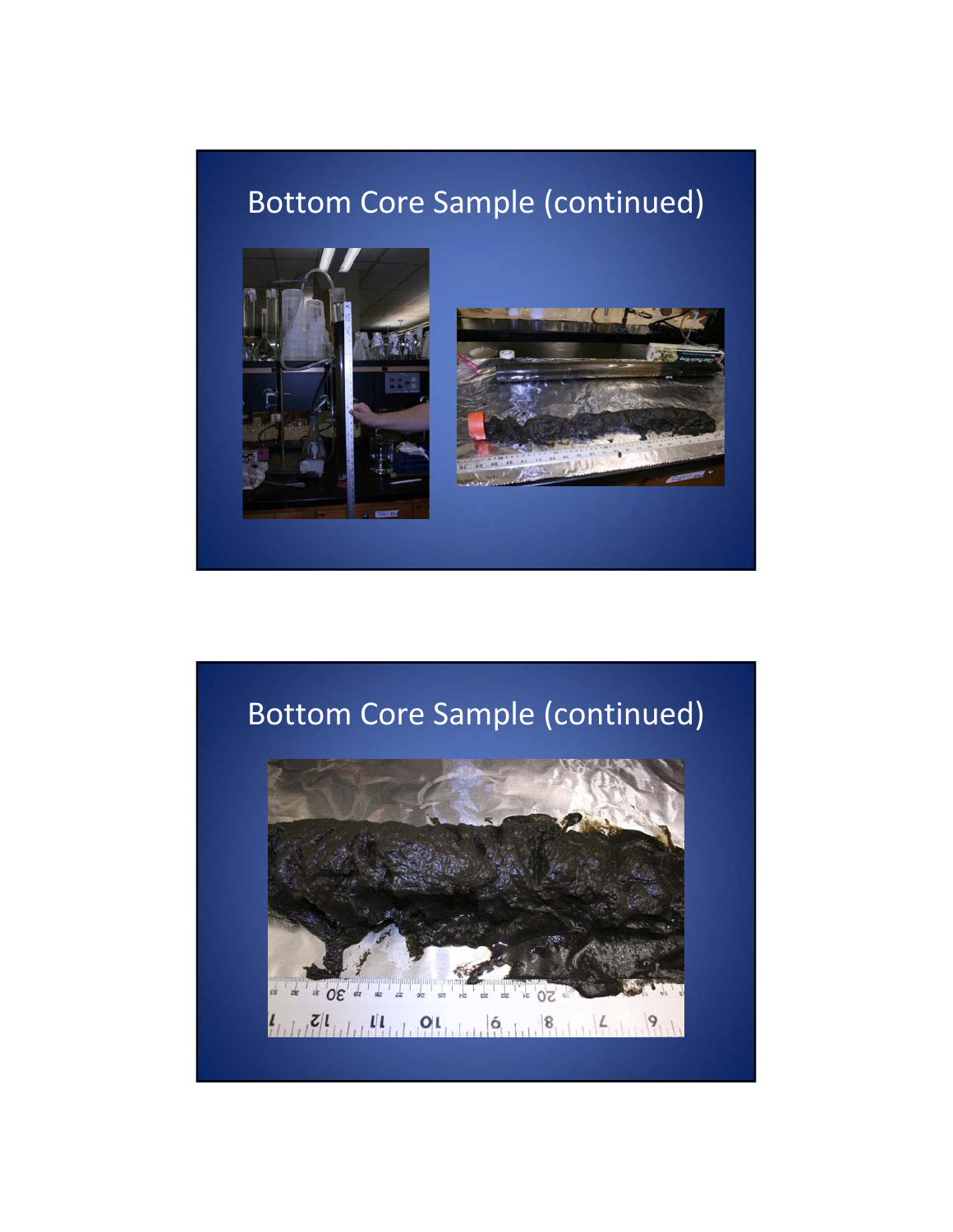### Loss on Ignition

- Laboratory test used to determine amount of organic matter is in substance
- Core sample broken down into 6 sections
- Sample closest to top represents present time and sample near bottom represents a few hundred years ago
- Dried samples were burned in a 525°C furnace, then re-<br>weighed to determine LOI
- Important test: showed how North lake's productivity changed over time
- More organic matter "burned off" translates to more organic matter that was present
- Data given as % organic matter lost



## Loss on Ignition (continued)

- Clearly shows more organic matter at present time
- % lost declines throughout time
- Core age at 50-60cm mark hundreds of years old
- Significant find since lake has never been this productive until recently
- Human impact is most likely cause

| Sediment Depth $(cm)$ Loss on Ignition $(\% )$ |      |
|------------------------------------------------|------|
| $0 - 10$                                       | 38.9 |
| $10 - 20$                                      | 38.8 |
| 20-30                                          | 31.2 |
| $30-40$                                        | 27.7 |
| 40-50                                          | 28.1 |
| 50-60                                          | 24.3 |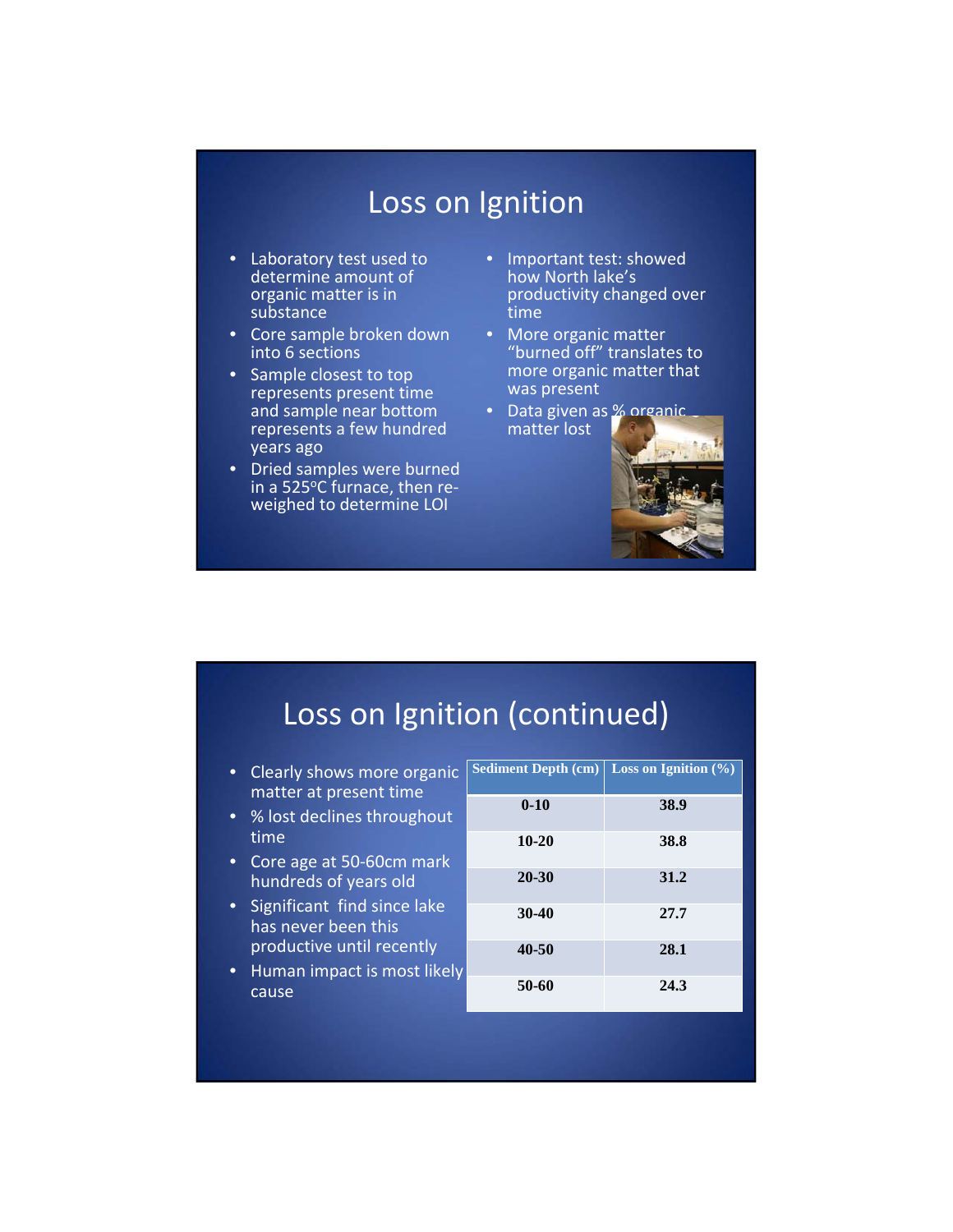## Theoretical Flush rate

- Calculating "real" flush rate was beyond scope of study without a detailed knowledge of groundwater inputs
- Flushing rate has direct impact on water residence time (amount of time water stays in a system)
- A short residence time will benefit lake since it will flush "old" water out and replace with "new" water
- Residence time is affected by the water budget of a lake and watershed area
- Theoretical value will yield highest possible flush rate lake can achieve
- "Real" flush rate will be somewhat lower
- Calculated by determining long term average annual precipitation multiplied by watershed area
- Value then multiplied by a runoff coefficient to give the amount of water entering the lake annually
- Annual input of water to lake is then divided by the lake's volume

### North Lake's Watershed Area

- 137 acres
- An extremely small watershed area
- Long‐term average annual precipitation for WB/Scranton 0.91m
- Theoretical flush rate determined to be 1.6 times/year
- Moderate value
- Positive attribute for lake



Map courtesy: USGS ; Area by Joel Antolik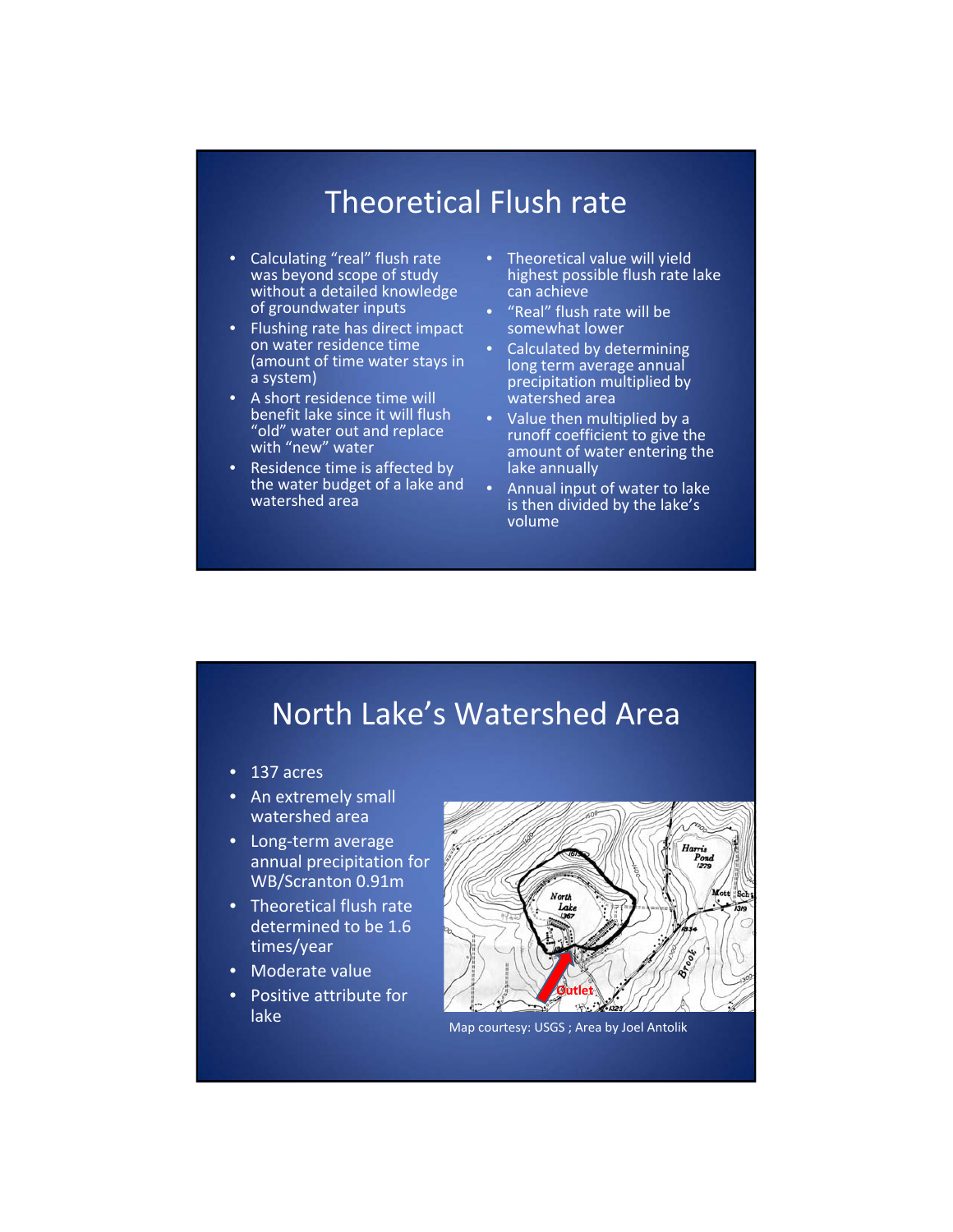## The CLEAN‐FLO System and Artificial **Circulation**

- Artificial circulation (AC) and de‐stratification are main objectives of this system
- Theoretically achieved by pumps, pipes, and bubbled air from diffusers resting just above bottom sediments
- Expected lake water quality improvements include aeration (increase in dissolved oxygen and expansion of suitable habitat
- AC *may* also reduce *internal* loading of P by subjecting algal cells to higher hydrostatic pressures
- AC intended to mix the entire water column, therefore decreasing amount of time algae has in photic zone for photosynthesis; however, North Lake may not be deep enough for this to occur
- In some cases phytoplankton may increase following AC

## The CLEAN‐FLO System and Artificial Circulation (cont)

#### **ADVANTAGES**

- Increases dissolved oxygen concentrations at nearly all depths
- Increases suitable habitat for all organisms and fish
- Remediation tool to reduce phytoplankton biomass by light limitation



#### **DISADVANTAGES**

- Increases water temperature
- For treatment of internal loading of P only
- Costly to operate/maintain
- Pipes & diffusers must be properly placed to avoid disturbance of bottom sediments rich in phosphorus and nitrogen (requires visual inspection)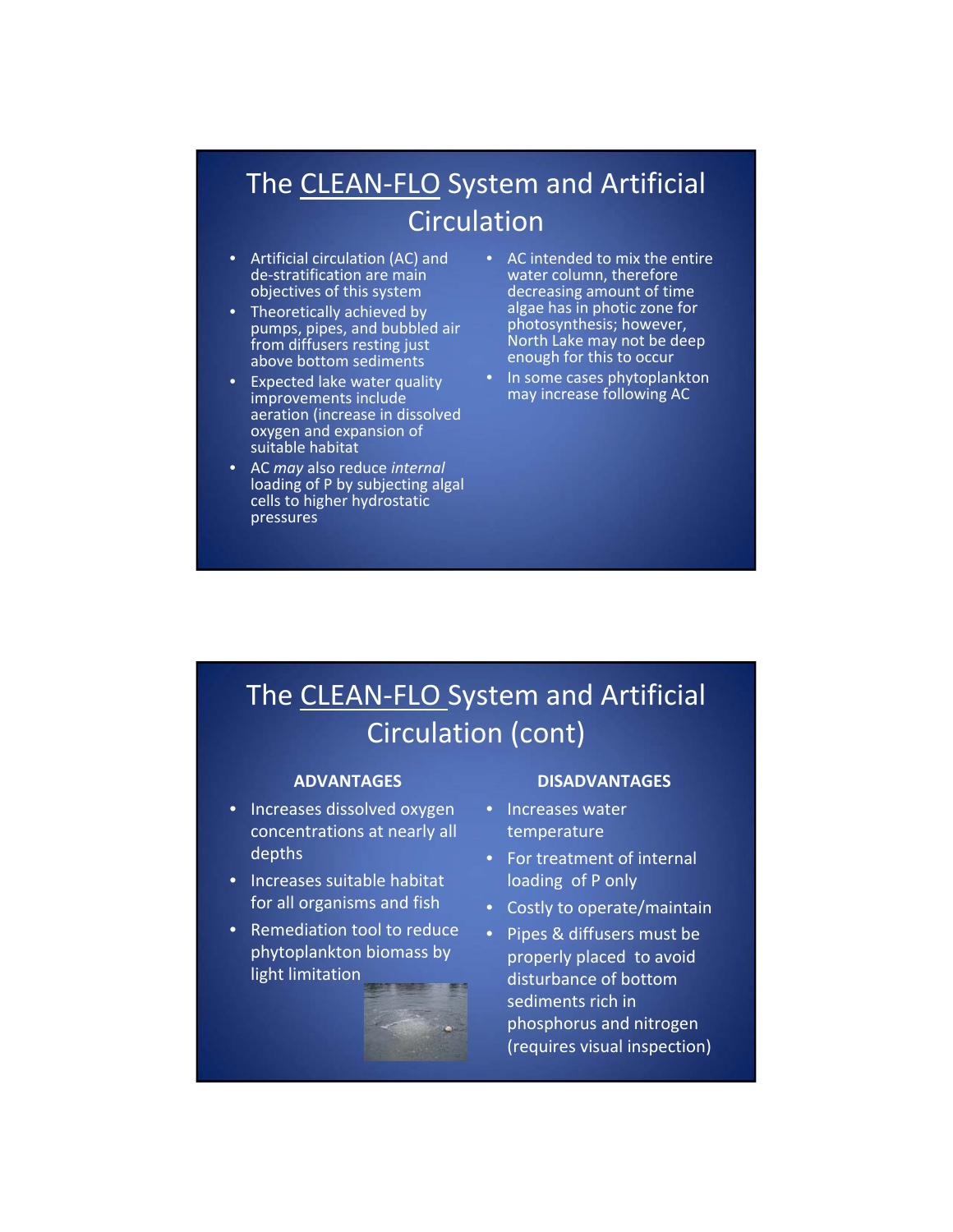## **Conclusions**

- Overall, water quality at North Lake has declined sharply since the first 1978 study by Wilkes College
- Recent CLEAN‐FLO system has increased D.O. levels for some fish and zooplankton species.
- Nevertheless, North Lake exhibits dramatic losses in biodiversity in the past 30 years consistent with increasing eutrophication.
- Internal loading may have increased because of diffuser aeration and disturbance of bottom sediments
- Flush rate of 1.6 times/yr provides "hope" for lake *if* external P is taken care of first

### Recommendations

- Before any attempt to halt internal loading , external loading *must* be stopped‐‐a sewer system is desperately needed and is most likely the ultimate solution
- If funds cannot be made available, every attempt to upgrade and maintain the existing septic system is recommended
- Lawn fertilizers should not be used within the the watershed area
- Any detergents used should be "phosphorus‐free"
- Some observed properties have steep embankments which are not vegetated; Plant trees, shrubs, or grass on such embankments
- Mud and silt naturally carry P into the water and can account for modest increases of P, therefore, all properties should participate in Best Management Practices for erosion control
- The dirt road traversing around the lake should be paved
- In some case studies, a reduction in external loading was sufficient to restore the water body
- Another form of remediation tool that may provide temporary relief is nutrient inactivation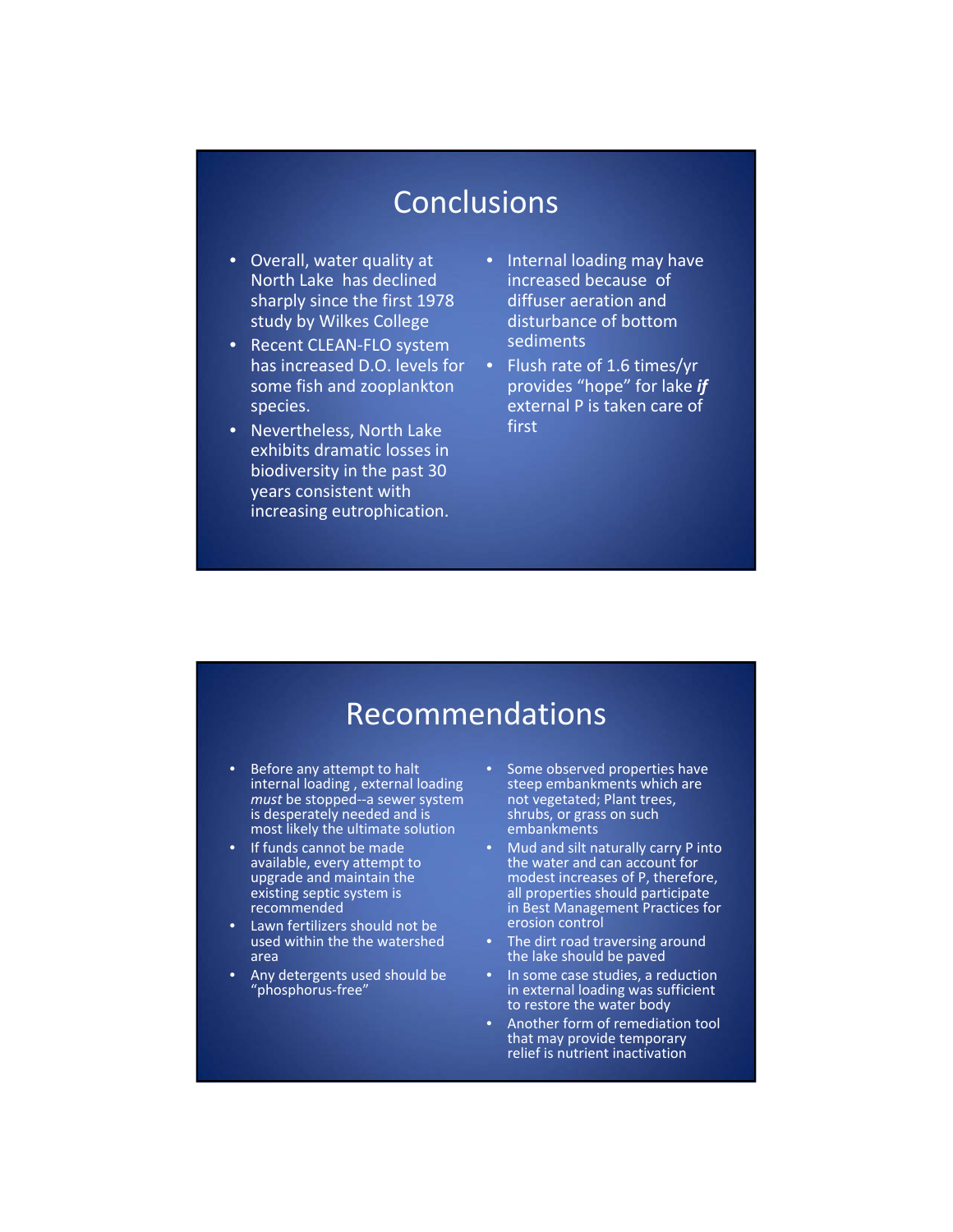#### Recommendations (continued) *Nutrient Inactivation*

- Involves addition of alum (aluminum salts) which binds P (coagulation) and settles it to the bottom
- Forms 1‐2" layer of "floc" on bottom
- Prevents P from being re‐distributed in water column
- Works well in little or no oxygenated water
- If internal loading is high, it can reduce P enough to limit algal growth, or at least shift a blue‐green dominant algae to one dominated by green algae and diatoms

### Recommendations (continued) Nutrient Inactivation

#### **ADVANTAGES**

- Very effective in reduction of internal P
- Long lasting (> 8 years)
- Virtually maintenance‐free
- Does not directly kill phytoplankton, such as copper sulfate treatments of the past (those treatments rupture algal cells and release additional nutrients)
- Cost effective

#### **DISADVANTAGES**

- External P must be stopped and will not work if it is too high
- Decreases pH levels
- Aluminum toxicity by decreasing pH values
- Boat motors may disturb sequestered P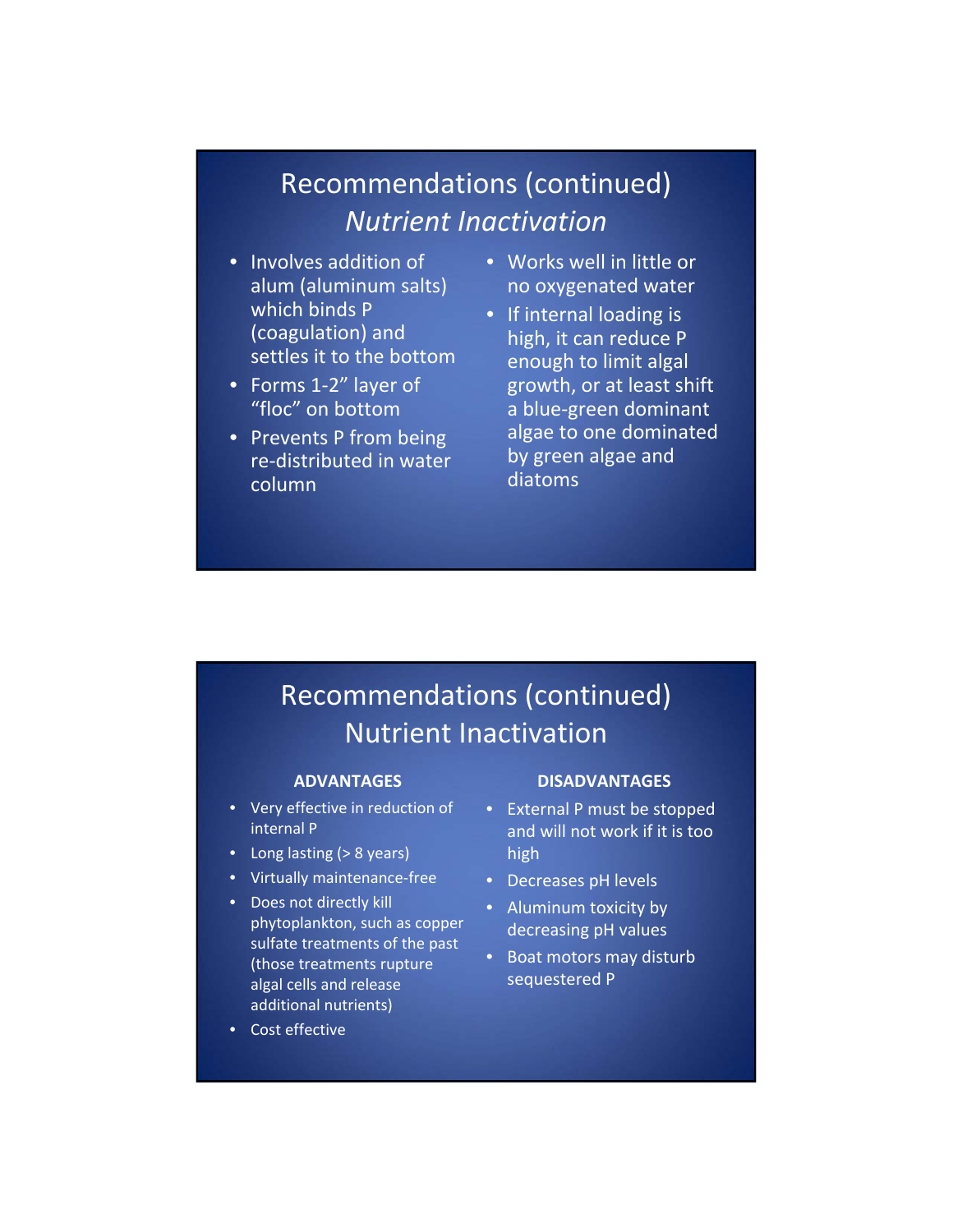### Recommendations (cont) Nutrient Inactivation

- North Lake is a "borderline" candidate for this remediation tool
- pH is good but alkalinity may need to be increased
- Lake's pH and alkalinity must constantly be monitored and managed
- Chance for aluminum toxicity is low
- Sufficient depth of lake makes it questionable



## Review of Final Recommendations

- **•** External P must be stopped first before any other remediation effort
- Sewer system must be installed
- Maintain/upgrade existing septic systems
- The use of Lawn Fertilizers are strongly discouraged
- Buy only "Phosphate‐Free" laundry detergents
- Limit the amount of "grey water" entering watershed area
- Residents should take proper erosion control measures around their properties
- Dirt road around lake should be paved